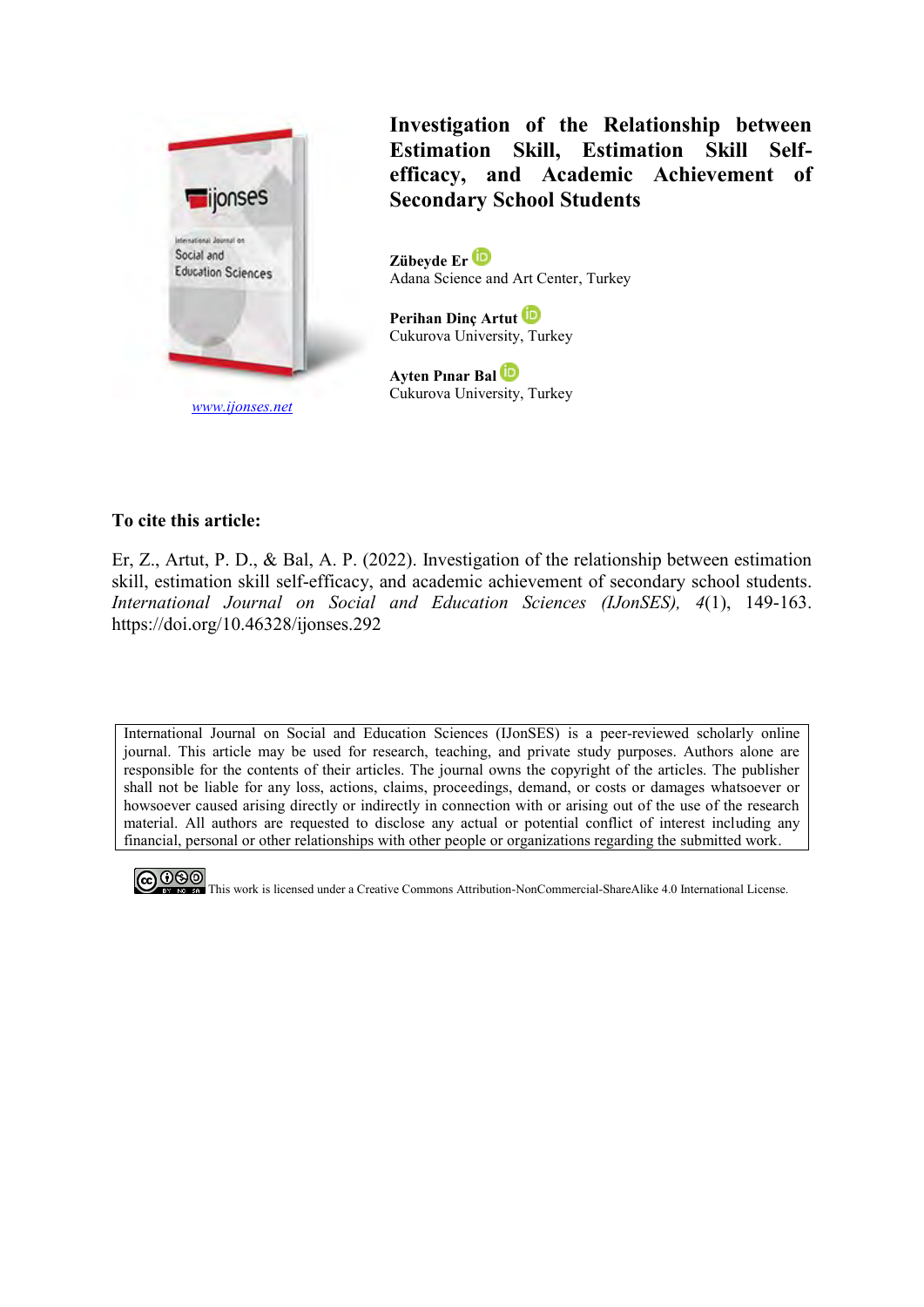

2022, Vol. 4, No. 1, 149-163 https://doi.org/10.46328/ijonses.292

# **Investigation of the Relationship between Estimation Skill, Estimation Skill Self-efficacy, and Academic Achievement of Secondary School Students**

**Zübeyde Er, Perihan Dinç Artut, Ayten Pınar Bal**

| <b>Article Info</b>                                | Abstract                                                                            |
|----------------------------------------------------|-------------------------------------------------------------------------------------|
| <b>Article History</b>                             | The purpose of this study is to investigate the relationship between secondary      |
| Received:                                          | school students' estimation skills, estimation skills self-efficacies and academic  |
| 12 July 2021                                       | achievements. The research was designed in a correlational survey model, one of     |
| Accepted:<br>15 December 2021                      | the quantitative research models and it was carried out in Adana, a city in the     |
|                                                    | Mediterranean Region during the spring semester of the 2020-2021 academic           |
|                                                    | year with secondary school students $(n=155)$ who were selected by maximum          |
|                                                    | variation sampling method, one of the purposive sampling methods. The               |
| <b>Keywords</b>                                    | Estimation Skills Self-Efficacy Scale that was developed by Er, Artut and Bal       |
| Estimation skill                                   | (2021) was used to determine the students' estimation self-efficacy. Also, the      |
| Self-efficacy perception<br>Estimation achievement | Estimation Skill Test which was developed by the researchers was used to            |
| Secondary school students                          | determine the students' estimation skills. One-way analysis of variance             |
|                                                    | (ANOVA) and regression analysis techniques were made use of in the process of       |
|                                                    | data analysis. The research findings showed that the students' estimation skills    |
|                                                    | were at moderate level and their estimation self-efficacy levels were low. It was   |
|                                                    |                                                                                     |
|                                                    | also concluded that the students' estimation skills and their estimation self-      |
|                                                    | efficacies differed according to their grade levels. Furthermore, it was found that |
|                                                    | there was a positive and moderate relationship between students' estimation         |
|                                                    | skills and estimation self-efficacies and a positive and moderate relationship      |
|                                                    | between their estimation skills and academic achievements. It was also              |
|                                                    | determined that there is a positive and moderately significant relationship         |
|                                                    | between estimation self-efficacies and academic achievement. In addition to this,   |
|                                                    | it was seen that students' estimation self-efficacies and academic achievements     |
|                                                    | explained 17% of the total variance of their estimation skills. In other words,     |
|                                                    | students' estimation skills increase in parallel with their estimation skill self-  |
|                                                    | efficacies and academic achievements.                                               |
|                                                    |                                                                                     |

# **Introduction**

The knowledge gains importance in the world. The concept of "knowledge" and the understanding of "science" are also changing and technology is advancing, and the concepts of democracy and management are transforming. The rapid change in science and technology has also affected the change in the skills which are expected from individuals in society. These are skills of producing knowledge and using it functionally, solving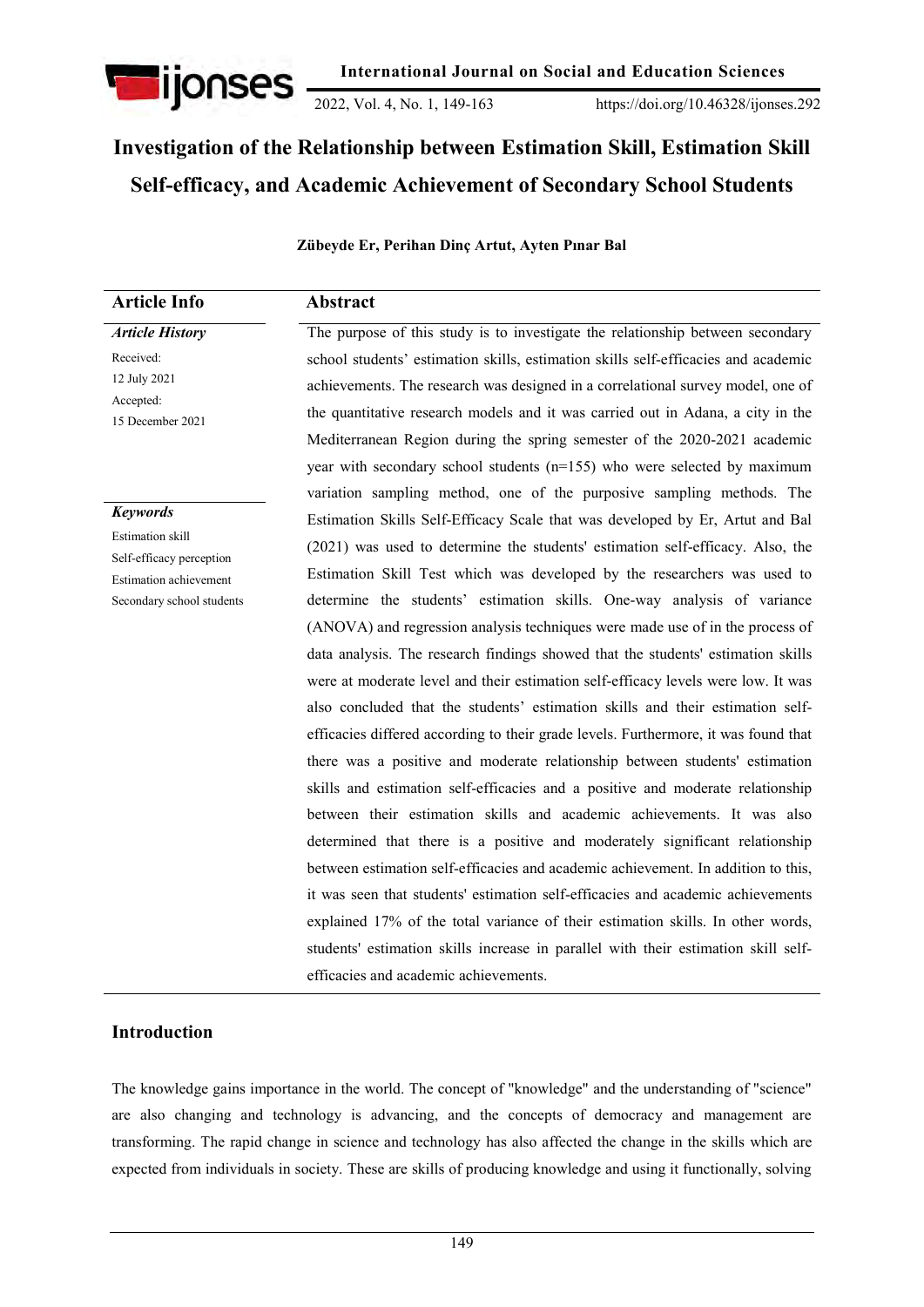problems and predicting etc. (MEB, 2016). The curriculums of countries come into prominence for individuals to acquire these skills. In this context, the mathematics curriculum of elementary education in Turkey has been updated and put into its final form by Ministry of National Education.

Estimation skill is mentioned in the related literature as one of the skills to which importance should be given in teaching of mathematics (NCTM, 2000). Together with the educational reforms in our country, "estimation skill" has been emphasized in the mathematics curriculum of elementary education and the acquisitions about this skill have been included in the curriculum. Significant competence fields were added into the mathematics curriculum of elementary education in MEB (2016). Pursuant to these competencies, the individuals who have mathematical competence are expected to have acquired the qualification of taking initiative and entrepreneurship, predicting, comparing the estimation with the calculated result and doing mental computation. From this point of view, it is also seen that estimation skills are remarkable in the framework of competencies.

Van de Walle (2016) defines the term "estimation" as the most appropriate predicted value that can replace an accurate number corresponding to a certain context alone (Van De Walle, 2016). Reys and Bestgen (1981) defined estimation as finding the result of an operation or problem approximately based on mental computation, and Reys (1986) defined it as the process of reaching the real answer in the closest way. Estimation is a concept which is continuously used in both scientific studies and daily life.

Predicting the values of air temperature, making scientific estimations, earthquake estimations by geologists, predicting in how many minutes the bus will arrive, predicting the length of a tall building, predicting how long it will take to cook the food can be examples of estimations which are made frequently in daily life. Despite giving importance to estimation skills and achievements in mathematics curriculums, in the literature, it was revealed in studies which investigated the estimation skills of elementary and secondary school students (Aytekin & Uçar, 2014; Baroody & Gatzke, 1991; Bobis, 1991; Boz &Bulut, 2012; Crites, 1992; Çilingir & Türnüklü, 2009 ; Dowker, 1997; Er & Artut, 2021; Hanson & Hogan, 2000; Kılıç & Olkun, 2013; Luwel & Verschaffel, 2008; Pilten & Yener, 2009; Star Rittle, Lynch & Perova, 2009; Tekinkır, 2008) that students have low level of estimation skills. Due to these findings, the question of what factors might affect this situation comes to the mind.

The concept of self-efficacy is the belief of an individual about his/her own capacity. The belief of self-efficacy affects the individuals" academic achievements. Individuals with high self-efficacy can be more productive and can feel more comfortable when they face difficulties. On the other hand, individuals with low self-efficacy can display more anxious behaviours against difficulties.

Bandura (1986) stated that individuals" condition of not being unsure about themselves might trigger learning. However, it might block the use of previously acquired experiences as well. It was seen in the related literature that self-efficacy has some effects on making preferences, making effort, commitment and achievement (Pajares, 1996; Schunk and Pajares, 2005), it affects any type of achievement significantly (Multon, Brown &Lent, 1991; Pajares, 1996; Schunk&Pajares, 2005; Valentine, DuBois & Cooper, 2004).Within this context,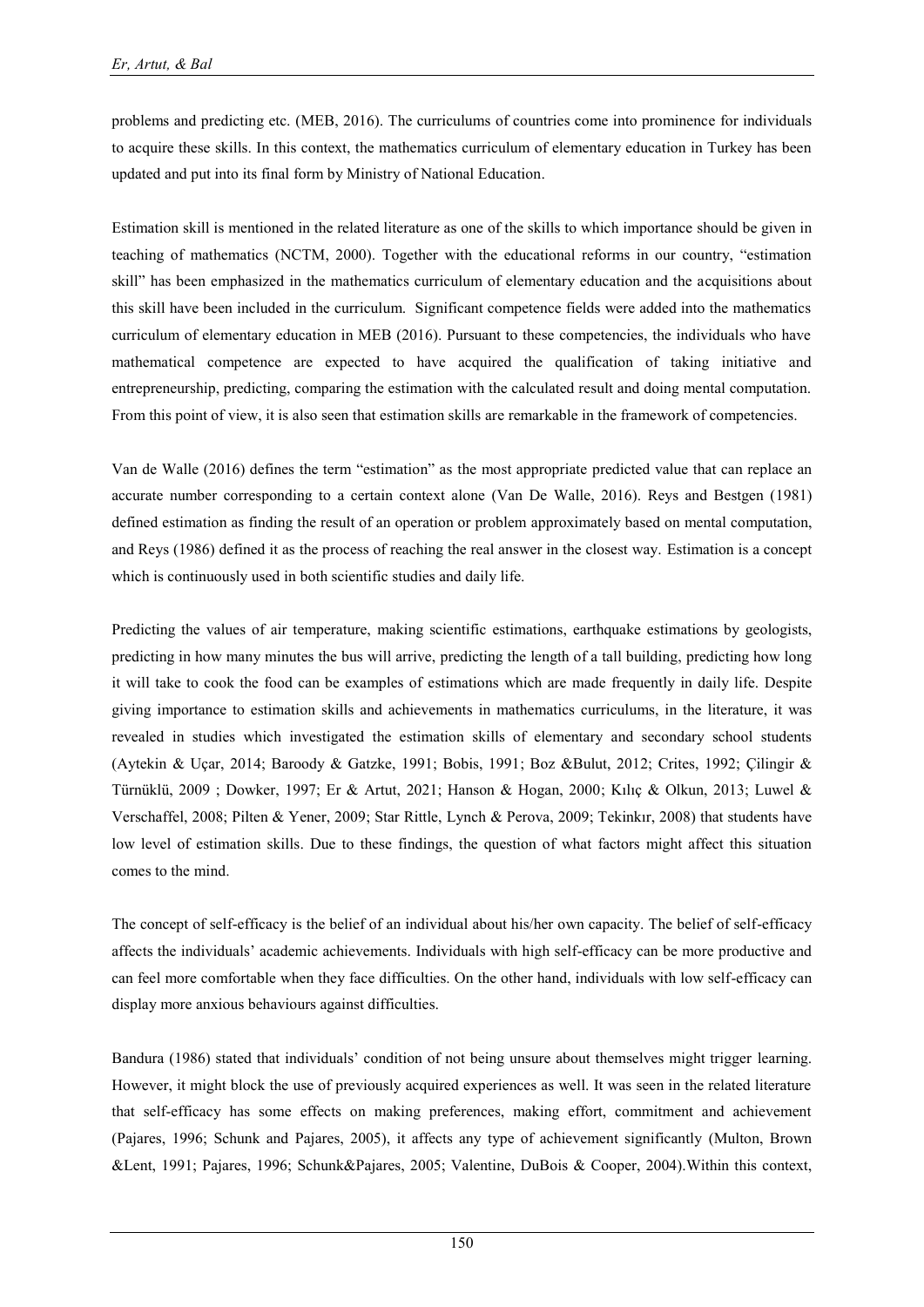this research aims at focusing on the relationship between individuals" estimation skills and estimation selfefficacy and academic achievement.

In the related literature, there are studies which dealt with the estimation skills of elementary and secondary school students and the estimation strategies they use and studies about the development of estimation skills. Among the available sources, no studies about the relationship between secondary school students" estimation skills and their estimation skill self-efficacies and academic achievements were found. The findings of this research will contribute to the related literature. In this context, the purpose of this study is to investigate the relationship between secondary school students" estimation skills and their estimation skill self-efficacies and academic achievements. In line with the general purpose of the research, the following sub-problems were formulated:

- 1) Do students" estimation skills differ significantly according to their grade levels?
- 2) Do students" self-efficacy scores differ significantly according to their grade levels?
- 3) Is there a significant relationship between students" estimation skills and their estimation skill selfefficacies and academic achievements?
- 4) Do students" estimation skill self-efficacies predict estimation skill?
- 5) Do students" academic achievements predict estimation skill?
- 6) Do students" estimation skill self-efficacies and academic achievements together predict estimation skill?

# **Method**

In this research, it was aimed to determine the relationship between secondary school students" estimation skills and estimation skills self-efficacies and academic achievements. Therefore, this research was designed as a descriptive study in correlational survey design. Survey models are research approaches that aim to describe a past or present situation as it is (Köse, 2010). Correlational survey model is a research model that aims to determine whether there is a difference between two or more variables. If a difference is found, the degree of this difference is investigated (Karasar, 1995; Cohen, Manion & Morrison, 2000).

## **Sample of the Research**

The sample of the research consists of students at  $5<sup>th</sup>$ ,  $6<sup>th</sup>$ ,  $7<sup>th</sup>$  and  $8<sup>th</sup>$  grades of secondary schools in Adana (n=155). While selecting the sample, maximum variation sampling method, one of the purposive sampling methods, was adopted. In this context, the representative ability of the population was considered and students with different grade levels and different academic achievements were tried to be selected to the sample of the research. In this kind of sampling method, it can be said that important presumptions will be provided about the values of population as various situations about the problem is taken into the sample (Büyüköztürk, Çakmak, Akgün, Karadeniz, Demirel, 2016). Personal information of the students in the sample of the research is presented in Table 1.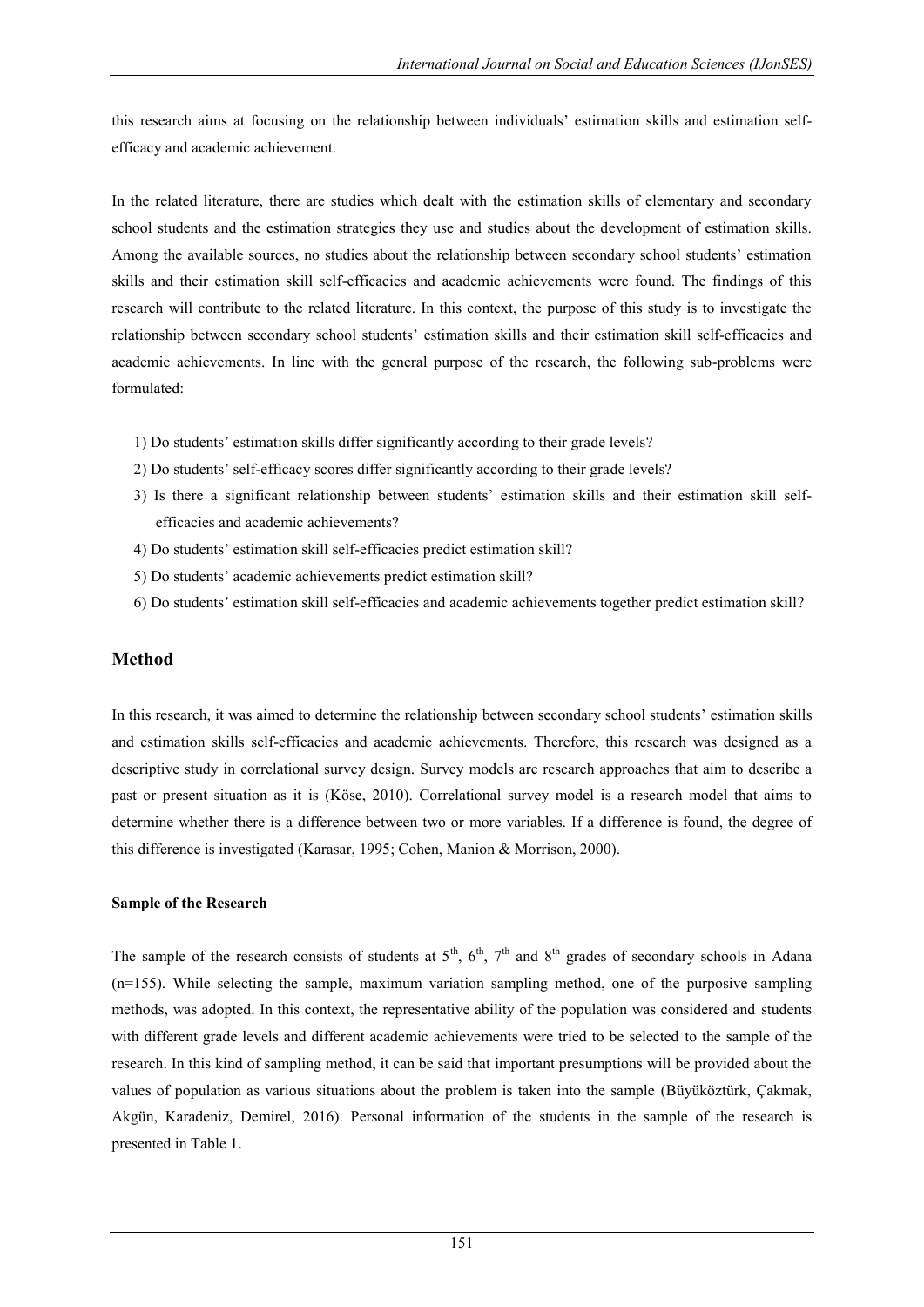| <b>Variables</b>   |             |     | <b>Sample</b> |
|--------------------|-------------|-----|---------------|
|                    |             | N   | $\frac{0}{0}$ |
| Gender             | Female      | 92  | 59.4          |
|                    | Male        | 63  | 40.6          |
|                    | Total       | 155 | 100           |
| <b>Grade Level</b> | $5th$ grade | 56  | 36.1          |
|                    | $6th$ grade | 22  | 14.2          |
|                    | $7th$ grade | 40  | 25.8          |
|                    | $8th$ grade | 37  | 23.9          |
|                    | Total       | 155 | 100.0         |
| Academic           | Very Good   | 101 | 7.7           |
| Achievement        | Good        | 42  | 27.1          |
|                    | Average     | 12  | 65.2          |
|                    | Total       | 155 | 100.0         |

| Table 1. Frequency and Percentage Distributions of the Students' Personal Information |  |
|---------------------------------------------------------------------------------------|--|
|---------------------------------------------------------------------------------------|--|

#### **Data Collection Tool**

In this research, (i) estimation skill self-efficacy scale and (ii) estimation skill test were used in order to assess the students" estimation skill self-efficacy and estimation skill. Some information about the data collection tools which were used in the study is provided below in short.

## *Estimation Skill Self-efficacy Scale*

In order to determine the students' Estimation Skill Self-Efficacy Perception Scores, Estimation Skill Selfefficacy Scale (PSSE) which was developed by Er, Artut, and Bal (2021) was used. The scale consists of five sub-dimensions and twenty-nine questions. These are the sub-factor of Measurement Estimation Perception based on Acquisition (MPPA), sub-factor of Measurement Estimation Perception based on Real Life (MPPRL), sub-factor of Affective Perception based on Estimation (APP), sub-factor of Affective Perception based on Real Life (APRL), sub-factor of Computational Estimation Perception based on Acquisition (CPPA) dimensions (Er, Artut and Bal, 2021). Internal consistency coefficients are shown in Table 2.

|  |  |  | Table 2. Cronbach Alpha Values of Estimation Skill Self-efficacy Scale Total Scores and Sub-factors' Scores |  |
|--|--|--|-------------------------------------------------------------------------------------------------------------|--|
|--|--|--|-------------------------------------------------------------------------------------------------------------|--|

| Sub-factors | <b>Cronbach Alpha</b> |
|-------------|-----------------------|
| Factor 1    | .884                  |
| Factor 2    | .872                  |
| Factor 3    | .826                  |
| Factor 4    | .779                  |
| Factor 5    | .630                  |
| Total score | .926                  |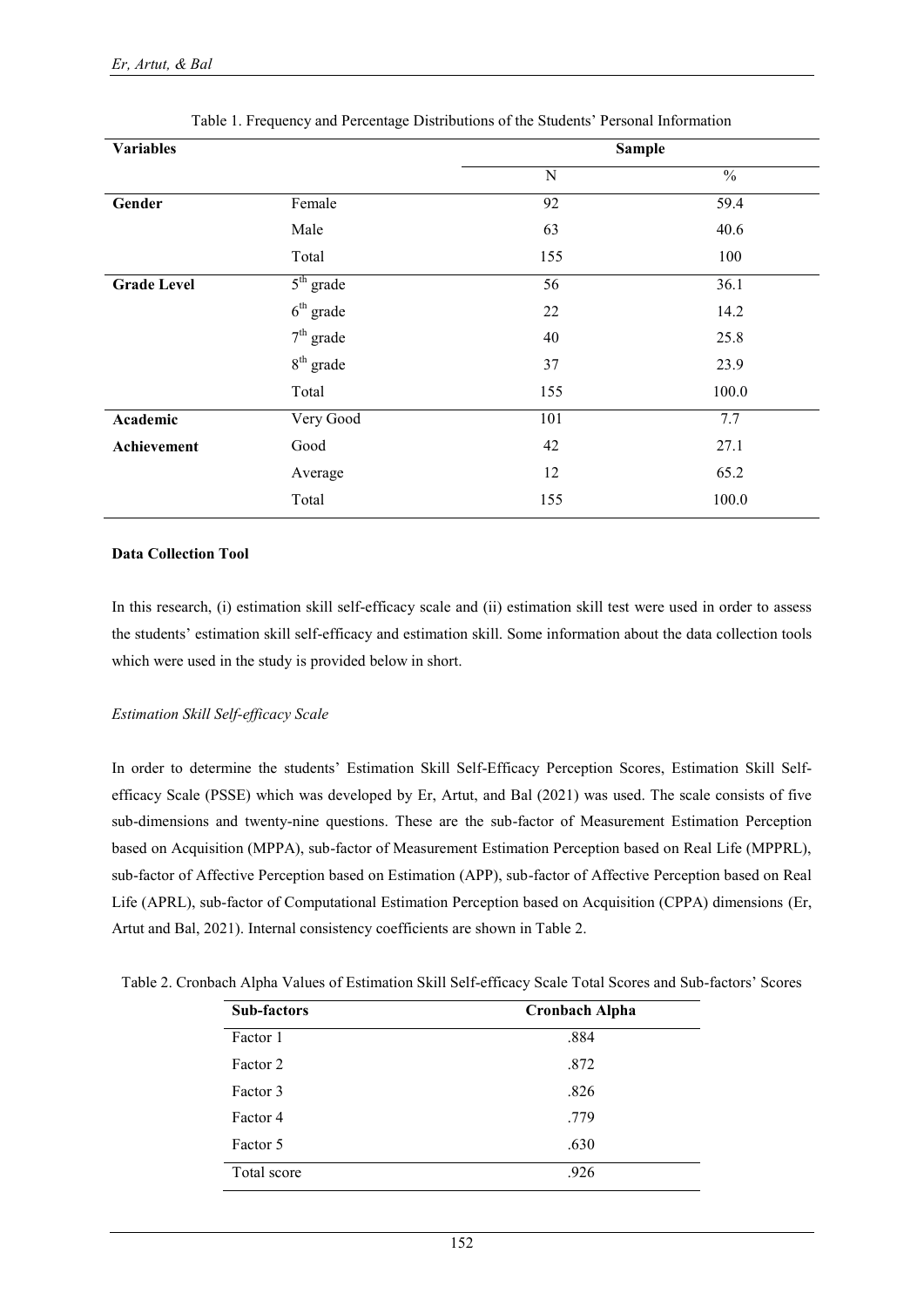Reliability coefficient for the whole of the scale is .926. It is .884 for the sub-dimension of MPPA, .872 for the sub-dimension of MPPRL, .826 for the sub-dimension of APP, .779 for the sub-dimension of APRL and .63 for the sub-dimension of CPPA. These reliability coefficients which were found for this particular implementation show that the scale and the scores about the sub-dimensions are reliable enough and they can be used in line with the purpose of the research (Tavşancıl, 2002).

#### *Estimation Skill Test*

So as to determine estimation skill, the researchers developed a test which contains 24 multiple choice questions. Validity and reliability studies of the test were conducted and it was finalized with 21 multiple choice questions. While preparing the questions of the test, the acquisitions about estimation skill in the elementary mathematics curriculum were taken into consideration and the related literature was reviewed. A specification table was generated for the questions in the Estimation Achievement Test (PAT), which was developed by the researchers. Then, the test was submitted to experts for their approvals. In the process of constituting the test, the views of 2 experts in the field of mathematics education, 3 elementary school mathematics teachers, 4 elementary school students and 1 expert in the field of grammar were taken. It can be stated that the content validity of the test was provided by the specification table of PAT (Büyüköztürk et al. 2016).Moreover, item analysis of PAT was done. Tekin (2018) expressed for item discrimination that the values of 0.30 or above can be taken into the test, the ones between 0.20-0.30 can be used after they are corrected and the ones of 0.19 or below should be excluded from the test. It can be reminded that Şeker (2017) described item difficulty index distribution as difficult if the value is between 0-0.40, as moderate if the value is between 0.40-0.60 and as easy if the value is between  $0.60-1$ .  $4<sup>th</sup>$ ,  $16<sup>th</sup>$  and  $24<sup>th</sup>$  items were excluded from the Estimation Skill Test as their item discrimination values were lower than 0.19. After these three items were excluded from the test, the reliability of the test was calculated. Cronbach Alpha Coefficient was used to test the reliability. If the Cronbach Alpha coefficient  $(\alpha)$  is lower than 0.40, the scores obtained by the students from the test are not reliable, if it is between 0.40-0.60, the reliability of the scores obtained by the students from the test is low, if it is between 0.60-0.90, the scores obtained by the students from the test are quite reliable, and if it is above 0.90, the test scores of the students are are highly reliable (Can, 2014).The reliability coefficient for the estimation skill test was calculated as  $\alpha=0.701$ . In this context, it can be said that the scores of the students in the estimation skill test are quite reliable.

#### *Academic Achievement*

In this research, the academic achievements of the students in the academic year of 2019-2020 were handled on the basis of the 5-point system and they were included in the research analysis process.

#### **Data Collection Process**

In order to perform the data collection tools, official permission and the approval of the ethics committee were taken from the related institutions. Before performing the tools, the students were informed about the subject on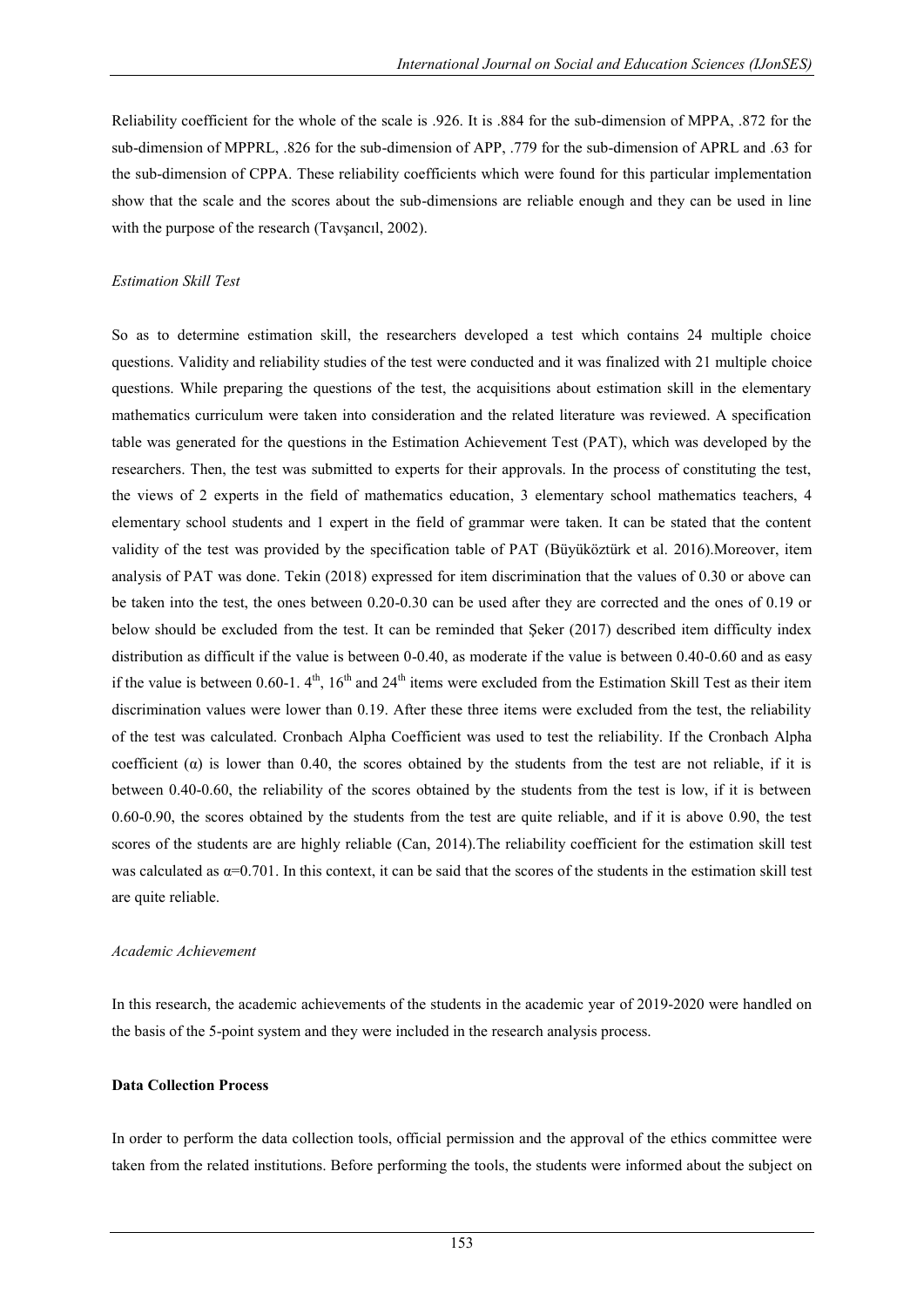which the research would be conducted and how the tools would be performed. It was also stated that participation in this study was on a voluntary basis. In addition, it was also stated that all the answers to the data collection tools will not be shared by anyone other than the researcher. Data collection tools were performed on 155 secondary school students in one class hour in the spring semester of the 2020-2021 academic year. In the data collection tools, there is a personal information section where gender, grade level and academic achievement scores are tried to be determined. The self-efficacy perception of the estimation skill took an average of 10-15 minutes. The estimation skill achievement test took an average of 20-30 minutes. While performing the tests, the estimation skill self-efficacy scale was given to the students first and then the estimation skill achievement test was implemented. While the data collection tools were being received from the students, it was checked whether the students left any item in the data collection tools blank. If there was an unanswered item, the students were guided to complete it. In each application, it was tried to prevent students from influencing each other as much as possible.

#### **Data Analysis**

Before analyzing the data, the descriptive values of the scores of the students from estimation skill test and estimation skill self-efficacy scale were investigated and it was decided which analysis to perform in line with those values. The descriptive statistics of estimation skill test and estimation skill self-efficacy scale are presented in Table 3.

| raore 5. Descriptive blatfolies |     |       |      |                 |                 |  |  |  |  |
|---------------------------------|-----|-------|------|-----------------|-----------------|--|--|--|--|
| <b>Variables</b>                | N   | М     | SS   | <b>Skewness</b> | <b>Kurtosis</b> |  |  |  |  |
| <b>Estimation Skill</b>         | 155 | 11 13 | 3.76 | .14             | $-29$           |  |  |  |  |
| Estimation Skill Self-efficacy  | 155 | 96.92 | 197  | .193            | .486            |  |  |  |  |
| Academic Achievement            | 155 | 4.55  | 70   | $-12$           | .35             |  |  |  |  |

Table 3. Descriptive Statistics

According to the results of the descriptive statistics in Table 3, it is accepted that the data showed normal distribution. If Skewness and Kurtosis values are between -/+1, the distribution is accepted as normal (Çokluk, Şekercioğlu, & Büyüköztürk, 2012). It is seen that Skewness and Kurtosis values are between -/+1. Therefore, it was decided to perform parametric tests for the data obtained from the research in order to answer the research questions. The data were analyzed by using one-way analysis of variance (ANOVA) (LSD test, one of the post Hoc tests, to determine the difference between groups), correlation analysis and regression analysis with the help of SPSS 26package program. The significance level was taken as  $p<0.05$  in the analysis results. The independent variable of this study was estimation skill and the dependent variables were estimation self-efficacy levels and academic achievement. The estimation skill self-efficacy scale is a 5-point Likert type scale, and reference intervals were taken into account while evaluating the arithmetic averages. These reference ranges are:  $"1.00-1.80 =$  Never", "1.81-2.60 = Rarely", "2.61-3.40 = Sometimes", "3.41-4.20 = Often" and "4.21-5.00 = Always". Er, Artut and Bal (2021) claimed that the total scores or the scores obtained from sub-factors can be divided by the total number of items in order to facilitate the interpretation of estimation skill self-efficacy scale. In the estimation skill test, each correct answer was coded as "1" and each wrong answer was coded as "0". The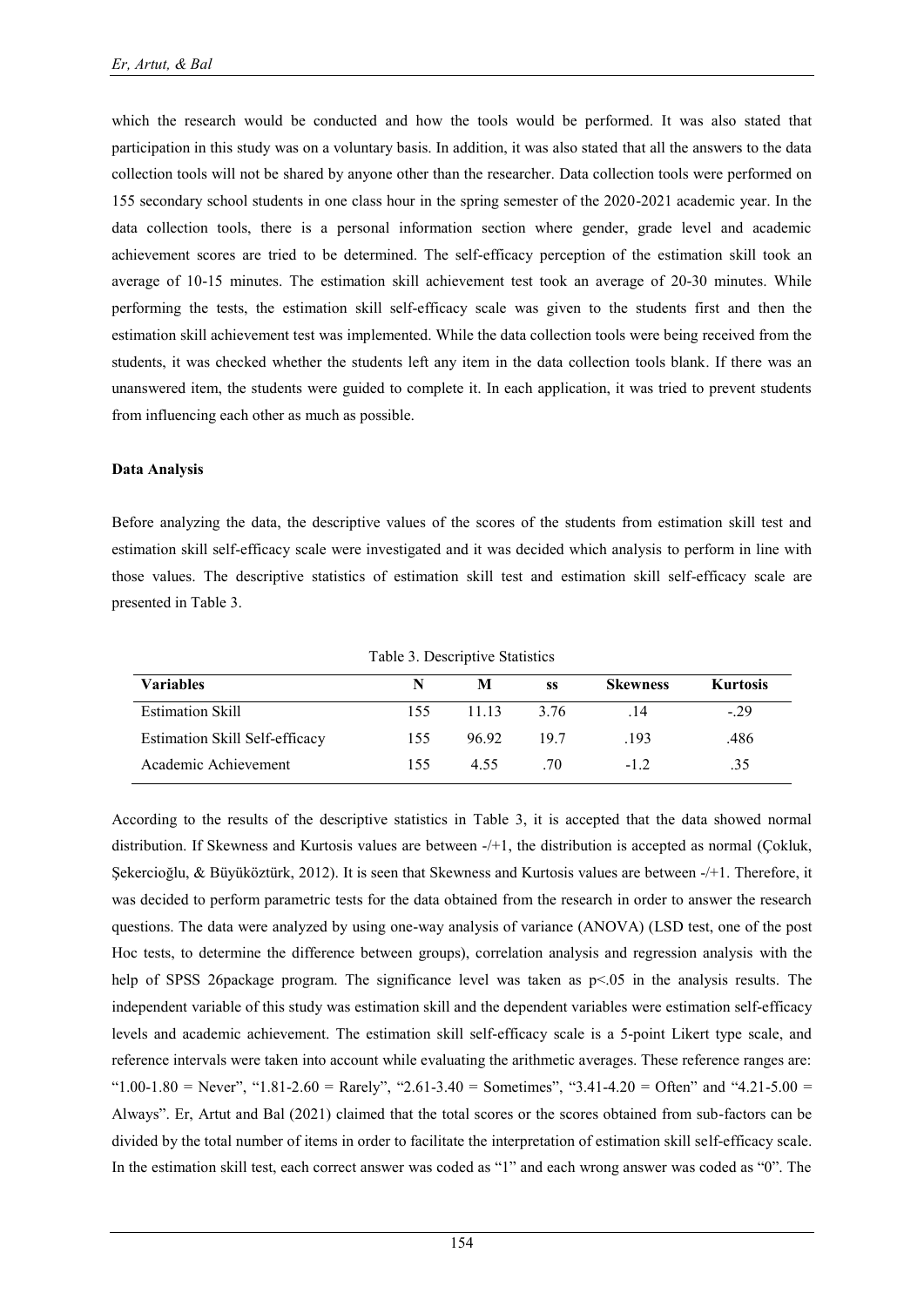maximum score which can be obtained from the test was 24. Academic achievement scores were included in the analyses based on the 5-point system according to the answers of the students in the data collection tool.

# **Findings**

In this part, the findings obtained from the analysis which was done on the answers to the questions of the study, the results and interpretations are presented.

# **Findings about the First Sub-problem**

In line with the first research question, the mean and standard deviations of the students" estimation skill test scores according to grade level are presented in Table 4.

| Grade Level | М     | Sd   |
|-------------|-------|------|
| $5th$ grade | 11.46 | 3.45 |
| $6th$ grade | 10.27 | 3.58 |
| $7th$ grade | 10.75 | 4.63 |
| $8th$ grade | 11.56 | 3.26 |
| Total       | 11.13 | 3.76 |

Table 4. Estimation Skills of Secondary School Students according to their Grade Levels

When Table 4 is considered, it is seen that the highest mean (11.56) belongs to  $8<sup>th</sup>$  grade students and the lowest mean (10.27) belongs to  $6<sup>th</sup>$  grade students. When it is taken into consideration that the highest score that can be received from estimation achievement test is 21, it can be said that the students" estimation skills are at moderate level. Following the basic information above about the mean and standard deviation of grade levels, one-way analysis of variance was performed for the independent samples to find out whether there is a significant difference between the estimation skill test scores of secondary school students according to their grade levels. The findings are presented in Table 5.

| Twore of the construction of the concerning of the condition of the condition of the condition of the condition |                |     |                |      |      |
|-----------------------------------------------------------------------------------------------------------------|----------------|-----|----------------|------|------|
| <b>Source of the Variance</b>                                                                                   | Sum of         | Sd  | <b>Mean of</b> |      | р    |
|                                                                                                                 | <b>Squares</b> |     | <b>Squares</b> |      |      |
| Between-groups                                                                                                  | 35.282         |     | 11.761         | .826 | .482 |
| Within-groups                                                                                                   | 2150.873       | 151 | 14.244         |      |      |
| Total                                                                                                           | 2186.155       | 154 |                |      |      |

Table 5. ANOVA of Secondary School Students" Estimation Skill Test according to Grade Levels

It is seen in Table 5 that there is not a significant difference between the estimation skills of the students according to their grade levels (F(3.151) =.826, p> 0.05). In other words, the estimation skills of students do not differ significantly according to their grade levels.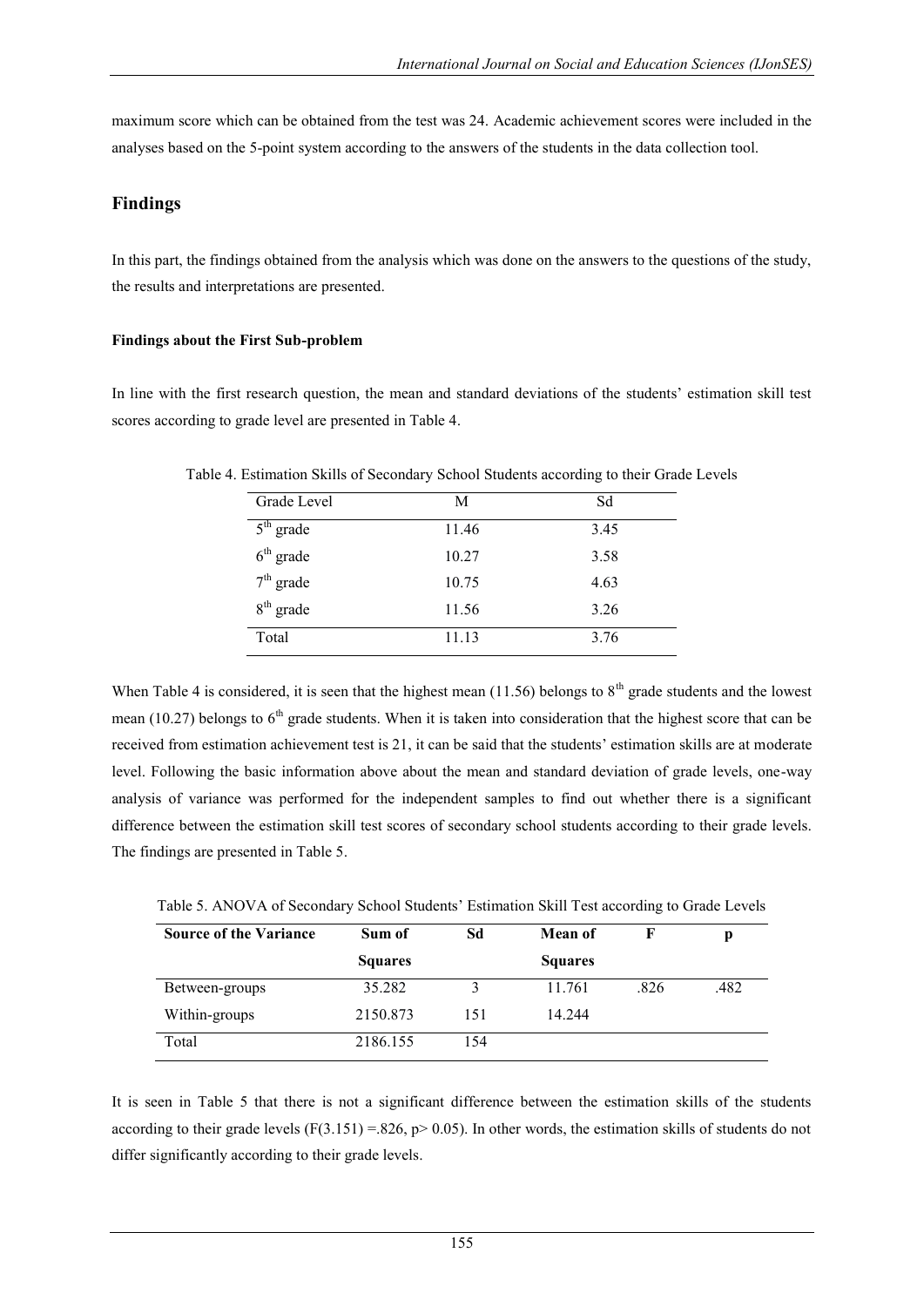#### **Findings about the Second Sub-problem**

In line with the second research question, the mean and standard deviations of the students" estimation skill selfefficacy scores according to grade level are presented in Table 6.

| Grade Level | M      | Sd    |
|-------------|--------|-------|
| $5th$ grade | 105.33 | 19.50 |
| $6th$ grade | 90.04  | 15.33 |
| $7th$ grade | 90.17  | 22.04 |
| $8th$ grade | 95.59  | 14.97 |
| Total       | 96.92  | 19.70 |

Table 6. Estimation Skill Self-efficacy Scores of Secondary School Students according to their Grade Levels

It is shown in Table 6 that the highest mean (105.33) belongs to  $5<sup>th</sup>$  grade students and the lowest mean (90.04) belongs to 6<sup>th</sup> grade students. When it is taken into consideration that the highest score that can be received from estimation skill self-efficacy test is 145, it can be said that the students" estimation skill self-efficacy levels (145/96=1.49) are at low level according to gradation scale (1-1.80 Never). Following the basic information above about the mean and standard deviation of grade levels, one-way analysis of variance was performed for the independent samples to find out whether there is a significant difference between the estimation skill selfefficacy scores of secondary school students according to their grade levels (see Table 7).

Table 7. ANOVA Results of Secondary School Students" Estimation Skill Self-efficacy Scores according to

| Their Grade Levels |                |     |                |       |      |                   |  |
|--------------------|----------------|-----|----------------|-------|------|-------------------|--|
| Source of the      | Sum of         | Sd  | <b>Mean of</b> | F     | p    | Significant       |  |
| Variance           | <b>Squares</b> |     | <b>Squares</b> |       |      | <b>Difference</b> |  |
| Between-groups     | 6894.017       |     | 2298.006       | 6.559 | .000 | $5>6$ , 7 and 8   |  |
| Within-groups      | 52900.202      | 151 | 350.332        |       |      |                   |  |
| Total              | 59794.219      | 154 |                |       |      |                   |  |

Table 7 presents that there is a significant difference between the estimation skill self-efficacies of the students according to their grade levels (F(3.151) =6.559, p> 0.05). In other words, the estimation skill self-efficacy scores of students differ significantly according to their grade levels. According to the results of LSD test, which was performed to find out between which groups the difference was, the estimation skill self-efficacy scores of  $5<sup>th</sup>$  grade students were higher than  $6<sup>th</sup>$ ,  $7<sup>th</sup>$  and  $8<sup>th</sup>$  grade students.

## **The Findings about the Third Sub-problem**

In line with the third research question, Pearson Correlation Analysis was done in order to determine the relationship between the students" estimation skills and estimation skill self-efficacy and academic achievement. The findings are presented in Table 8.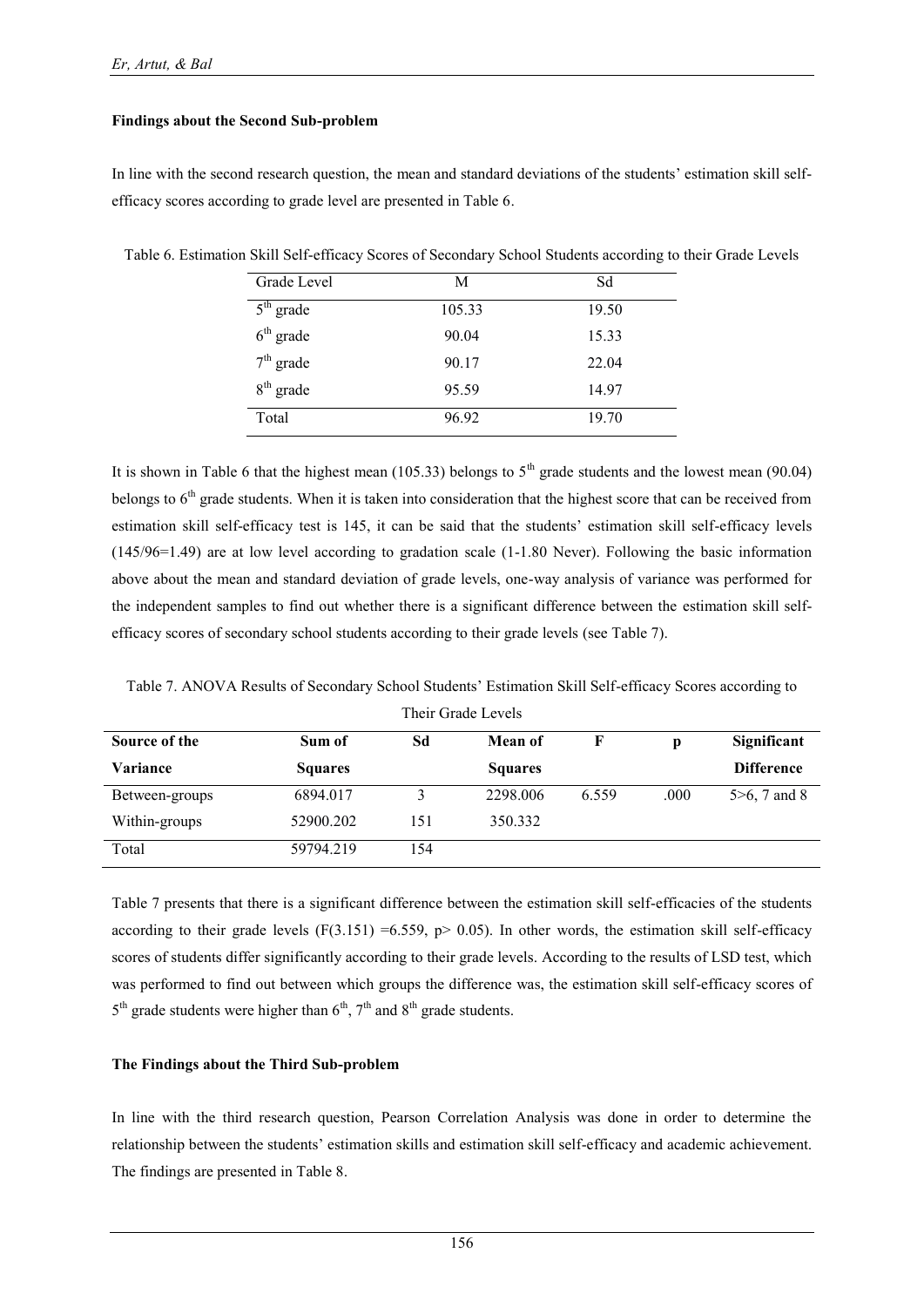| <b>Variables</b>                      |              | <b>Estimation Skill</b> | <b>Estimation Skill</b> | Academic    |
|---------------------------------------|--------------|-------------------------|-------------------------|-------------|
|                                       |              |                         | Self-efficacy           | Achievement |
| <b>Estimation Skill</b>               | $\mathbb{R}$ |                         |                         |             |
|                                       | P            |                         |                         |             |
|                                       | N            | 155                     |                         |             |
| <b>Estimation Skill Self-efficacy</b> | R            | $.314$ **               |                         |             |
|                                       | P            | .000                    |                         |             |
|                                       | N            | 155                     | 155                     |             |
| <b>Academic Achievement</b>           | R            | $.326$ **               | $.239$ **               |             |
|                                       | $\mathbf{P}$ | .000                    | .003                    |             |
|                                       | N            | 155                     | 155                     | 155         |

Table 8. Correlation Analysis Results of the Students" Estimation Skills, Estimation Skill Self-efficacies and

Academic Achievement

According to Table 8, a positive and moderate level relationship was observed between the students" estimation skills and estimation skill self-efficacy scores (r=0.314; p<0.05). Furthermore, a positive and moderate level relationship was observed between the students estimation skills and academic achievements(r=0.326; p<0.05). Besides, a positive and moderate level relationship was found between the students" estimation skill selfefficacies and academic achievement( $r=0.239$ ;  $p<0.05$ ). For the regression analysis of these findings about Pearson correlation analysis, it is believed that multiple common correlation assumption is met and the data show conformity.

# **The Findings about the Fourth Sub-problem**

In line with the fourth research question, the data obtained about whether estimation skill self-efficacies predict the students' estimation skill or not was presented in Table 9.

| Students' Estimation Skill or not |                       |       |            |      |       |      |      |                |        |      |
|-----------------------------------|-----------------------|-------|------------|------|-------|------|------|----------------|--------|------|
|                                   | Dependent Independent | B     | <b>Std</b> | β    | t     | p    | R    | $\mathbb{R}^2$ | F      | p    |
| <b>Variable</b>                   | Variable              |       | Error      |      |       |      |      |                |        |      |
|                                   | Invariant             | 5.322 | 1.452      |      | 3.666 | .000 |      |                |        |      |
| Estimation                        | Estimation            | .060  | .015       | .314 | 4.086 | .000 | .314 | .098           | 16.698 | .000 |
| Skill                             | Skill Self-           |       |            |      |       |      |      |                |        |      |
|                                   | efficacy              |       |            |      |       |      |      |                |        |      |

Table 9. Simple Regression Analysis Results about whether Estimation Skill Self-efficacies Predict the

When Table 9 is considered, it is seen that estimation skill self-efficacies of the students predict their estimation skill at a significant level ( $R^2 = 0.098$ ,  $F = 16.698$ ; p<0.05). The students' estimation skill self-efficacies explain about 10% of total variance. In other words, the students' estimation skills increase as their estimation skill selfefficacies increase.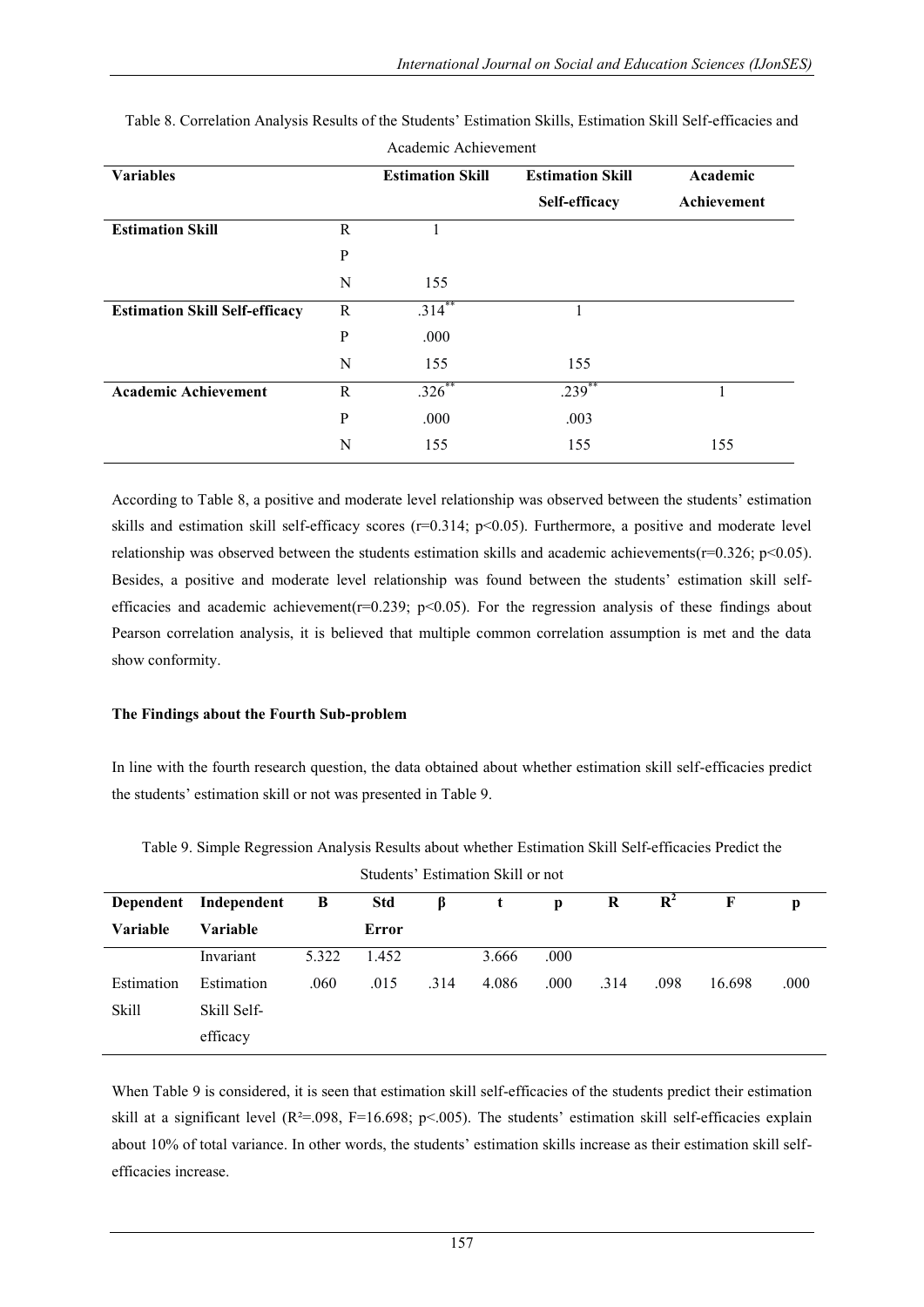## **The Findings about the Fifth Sub-problem**

In line with the fifth research question, the data obtained about whether the students" academic achievements predict the students" estimation skill or not was presented in Table 10.

Table10. Simple Regression Analysis Results about whether the Students" Academic Achievements Predict the Students" Estimation Skill or not

|                 | <u>otaavilo Lotination onin of hot</u> |       |            |              |       |              |      |                |        |      |
|-----------------|----------------------------------------|-------|------------|--------------|-------|--------------|------|----------------|--------|------|
|                 | Dependent Independent B                |       | <b>Std</b> | $\mathbf{B}$ | $-t$  | $\mathbf{p}$ | R    | $\mathbf{R}^2$ | F      | D    |
| <b>Variable</b> | Variable                               |       | Error      |              |       |              |      |                |        |      |
|                 | Invariant                              | 2.272 | 2.097      |              | 1.083 | .280         |      |                |        |      |
| Estimation      | Academic                               | 1.938 | .454       | .326         | 4.266 | .000         | .326 | .106           | 18.201 | .000 |
| Skill           | Achievement                            |       |            |              |       |              |      |                |        |      |

As it is seen in Table10, it is revealed that the students" academic achievements predict their estimation skill at a significant level ( $R^2$ =.106, F=18.201; p<.005). The students' academic achievements explain about 11% of total variance. In other words, the students" estimation skills increase as their academic achievements increase.

#### **The Findings about the Sixth Sub-problem**

In line with the sixth research question, the data obtained about whether the students" estimation skill selfefficacies and academic achievements together predict the students" estimation skill or not was presented in Table 11.

Table11. Simple Regression Analysis Results about whether the students" estimation skill self- self-efficacies and academic achievements together

|                 | Dependent Independent | B        | Std   | $\beta$ | $\mathbf{t}$ | $\mathbf{p}$ | R    | $\mathbb{R}^2$ | $\mathbf{F}$ | p     |
|-----------------|-----------------------|----------|-------|---------|--------------|--------------|------|----------------|--------------|-------|
| <b>Variable</b> | Variable              |          | Error |         |              |              |      |                |              |       |
|                 | Invariant             | $-0.735$ | 2.231 |         | $-.330$      | .742         |      |                |              |       |
| Estimation      | Estimation            | .048     | .015  | .250    | 3.275        | .001         | .406 | .165           | 15.043       | .000. |
| Skill           | Skill self-           |          |       |         |              |              |      |                |              |       |
|                 | efficacy              |          |       |         |              |              |      |                |              |       |
|                 | Academic              | 1.582    | .454  | .266    | 3.488        | .001         |      |                |              |       |
|                 | Achievement           |          |       |         |              |              |      |                |              |       |

Table 11 presents that students" estimation skill self-efficacies and academic achievements together predict their estimation skills at a significant level ( $R^2$ =.165; p<.005). The students' estimation skill self-efficacies and academic achievements together explain about 17% of total variance. In other words, the students" estimation skills increase as their estimation skill self-efficacies and academic achievements increase.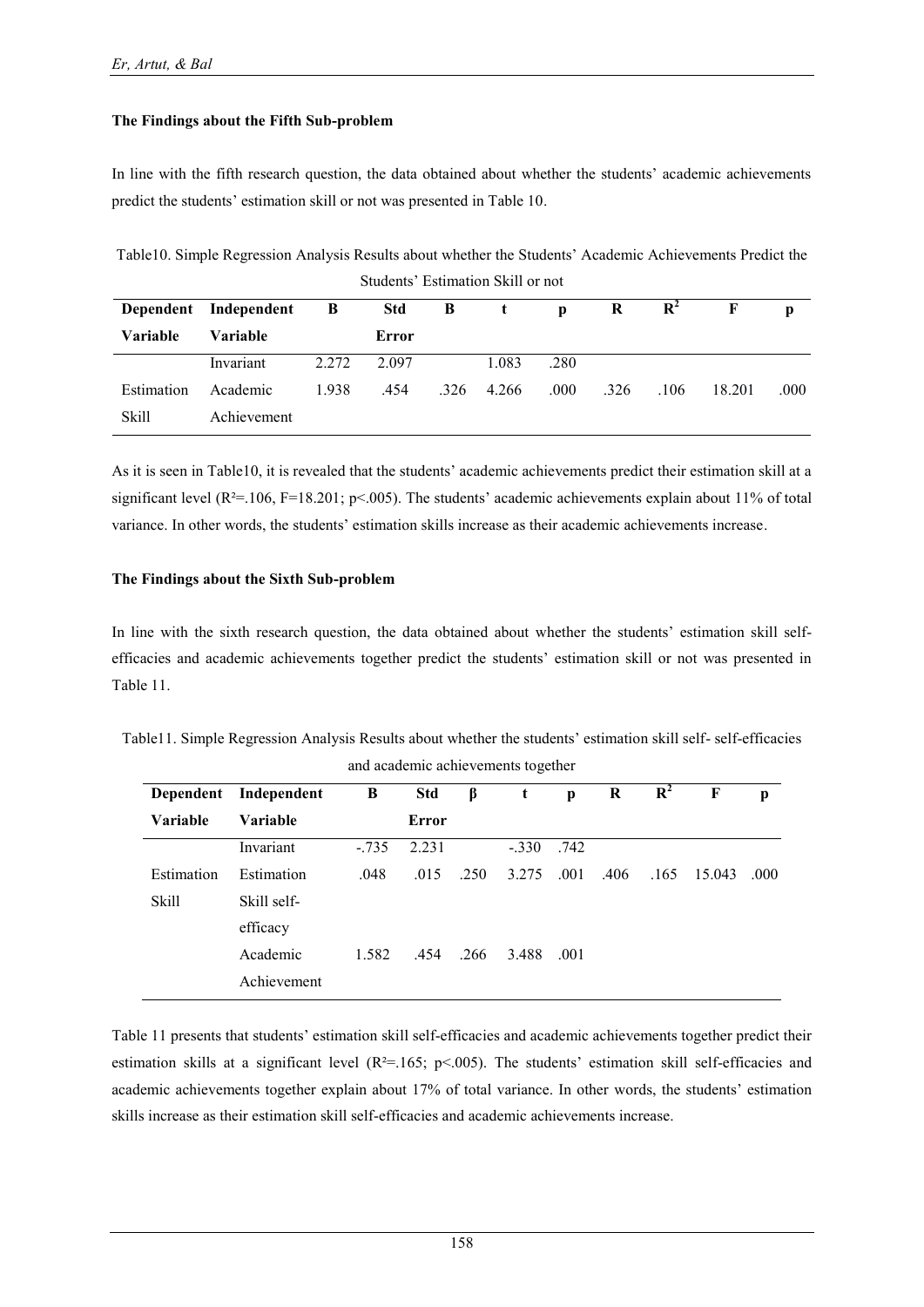## **Discussion, Conclusion and Recommendations**

This study, in which it was aimed to determine the relationship between secondary school students" estimation skills and their estimation skill self-efficacies and academic achievements, depends on findings obtained from 155 secondary school teachers. In accordance with the research questions, it was found out that students" estimation skills were at moderate level and their estimation skill self-efficacies were at low level and their estimation skills and estimation skill self-efficacies differ according to grade levels. It was also concluded that there was a positive and moderate level significant relationship between their estimation skills and estimation skill self-efficacies; a positive and moderate level significant relationship between their estimations skills and academic achievements; positive and moderate level significant relationship between their estimation skill selfefficacies and academic achievements. Moreover, the students" estimation skill self-efficacies and academic achievements together explain about 17% of total variance. In other words, the students" estimation skills increase as their estimation skill self-efficacies and academic achievements increase.

In line with the first research question, it is seen that the highest mean (11.56) of the students' estimation skills belongs the  $8<sup>th</sup>$  grade secondary school students and the lowest mean (10.27) belongs to the 6<sup>th</sup>grade secondary school students. When it is taken into consideration that the highest score that can be obtained from the estimation achievement test is 21, it can be said that the estimation skills of the students are at moderate level. In addition, it was observed that the estimation skills of the students differed according to their grade level, but this difference was not significant. Munakata (2002) conducted a study with 5th, 7th, 9th and 11th grade students and concluded that the 5th grade students' estimation skills were much lower than the students studying in the other grades. Furthermore, the researcher stated that the estimation skills of students at all grade levels were low. Dowker (1997) carried out a study with children aged 5–9 and asked them to predict the result of the addition operation and concluded as a result of analysis that older children could make more rational estimations. Tekinkır (2008) conducted a study with 6-8 grade students and revealed that students' estimation skill levels differ according to their grade levels and their estimation skills increase as their grade levels increase. Similarly, LeFevre et al. (1993) compared the estimation skills of 4th, 6th, and 8th grade students and adults and presented that estimation skills developed depending on the ages of participants. Therefore, it can be said that the finding obtained in this study is partially similar to the other research findings.

In line with the second research question, it is seen that the highest mean of the students' scores of estimation skill self-efficacies belongs the  $5<sup>th</sup>$  grade secondary school students and the lowest mean belongs to the  $6<sup>th</sup>$ grade secondary school students. When it is taken into consideration that the highest score that can be obtained from the estimation skill self-efficacy scale is 145, it can be said that the estimation skill self-efficacies of the students (145/96=1.49) are at low level as it corresponds to the level of "1-1.80 Never" according to the gradation scale. Besides, it was observed that the self-efficacies of the students differed according to their grade level and this difference was significant. It was also concluded that self-efficacies of the 5th grade students was higher than of the 6th, 7th and 8th grade students. The researchers claimed the reason of  $5<sup>th</sup>$  and  $6<sup>th</sup>$  grade students' having higher estimation skill scores as the acquisitions about estimation skills were presented more at elementary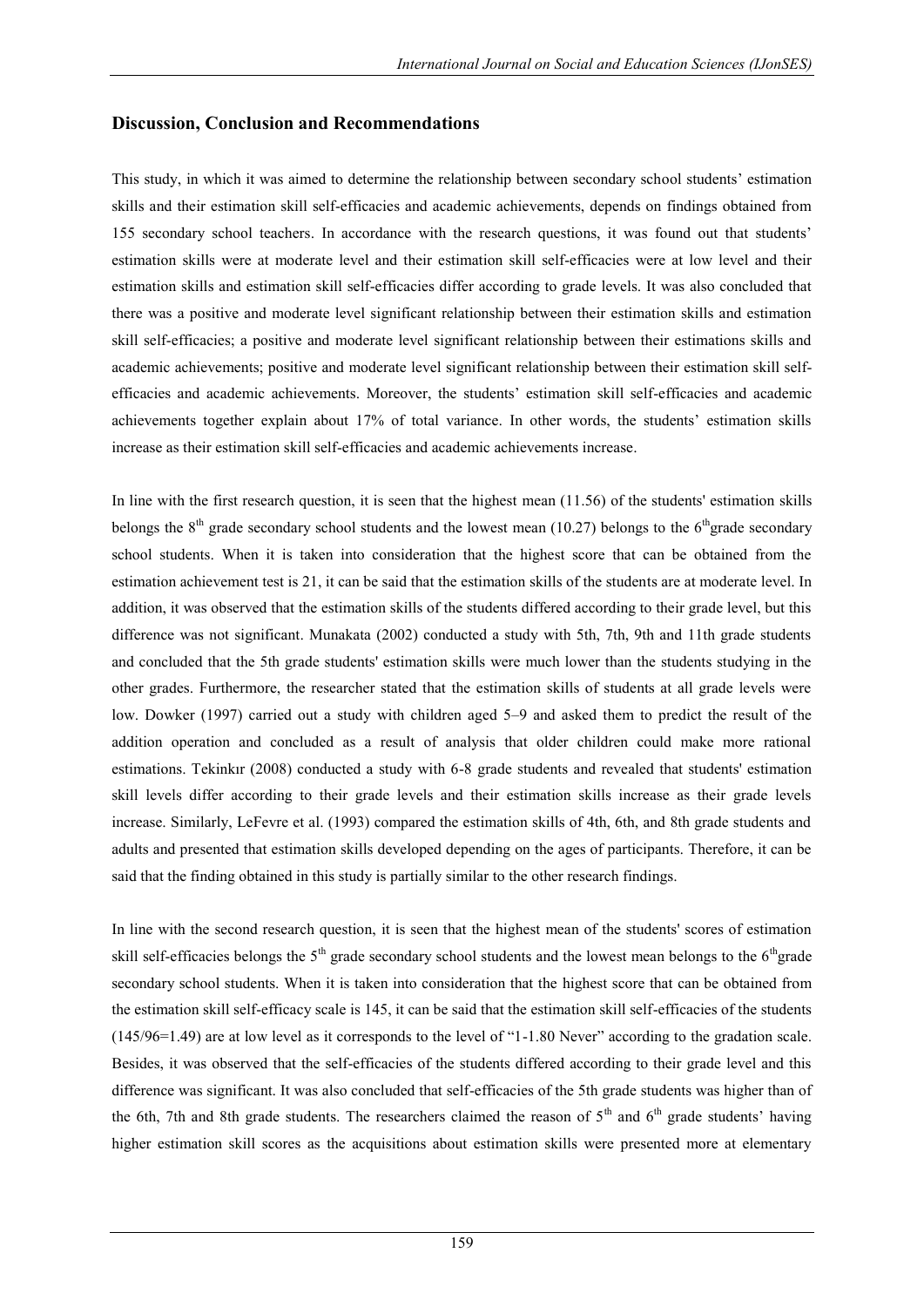school level. Therefore, it can be said that the findings obtained in this study show similarity with the results of the studies in the literature.

In accordance with the third research question, a positive and moderate level relationship between the students" estimation skills and their estimation skill self-efficacies and a positive and moderate level relationship between the students" estimation skills and their estimation skill self-efficacies were observed. Moreover, a positive and moderate level relationship between the students" estimation skill self-efficacies and their academic achievements was found. In line with the fourth research question, it was concluded that the students" estimation skill self-efficacies predict their estimation skills significantly. Besides, it was seen that the students" estimation skill self-efficacies explained 10% of total variance in estimation skill. In other words, the students" estimation skills improve as their estimation skill self-efficacies step up. In line with the fifth research question, it was presented that the students" academic achievements predict their estimation skills significantly. Besides, it was seen that the students" academic achievements explained about 11% of total variance in estimation skill. In other words, the students" estimation skills improve as their academic achievements ascend. It was concluded in line with the sixth research question that the students' estimation skill self-efficacies and academic achievements together predict their estimation skills significantly. Moreover, it was seen that the students" academic achievements and estimation skill self-efficacies explained 17% of total variance in estimation skill. In other words, the students" estimation skills develop as their estimation skill self-efficacies and academic achievements increase. Tekinkır (2008) stated that there was no difference between the computational estimation skills of the students with poor and pass ing grade achievement in mathematics. She also claimed that the computational estimation skills of the students with moderate, good and very good achievement level increased as their mathematics achievement ascended. Similarly, there was not a significant difference between the measurement estimation skills of students with poor and passing grade achievement in mathematics while there was a positive relationship between the measurement estimation skills of students with poor and passing grade achievement in mathematics and of ones with moderate, good and very good achievement in mathematics.

Levine (1982) expressed that there was a positive relationship between quantitative skills and computational estimation skills. Dowker (1997) grouped the students according to their computational estimation skills and compared the estimation skills of these groups in his study. The results of the study showed that children with high computational skills put forward more logical and acceptable estimations. In the study of Dowker (1991) with students from different professions, the estimation test means of students with high mathematics skills and students with weak mathematics skills were compared. The results presented that the estimation skills of the students with high achievement in mathematics were also high. Similarly, Montague and van Garderen (2003) stated in their study that students with high mathematics achievement have high estimation skills. Therefore, it can be said that the findings obtained in this study provided similar results with the studies in the literature.

To sum up, the relationship between estimation skill and estimation skill self-efficacy and academic achievement was investigated in this study. According to the results of the research, it was seen that the students' estimation skill self-efficacies and academic achievements together explained 17% of the total variance of their estimation skills. This research was conducted with secondary school students. It can be recommended to carry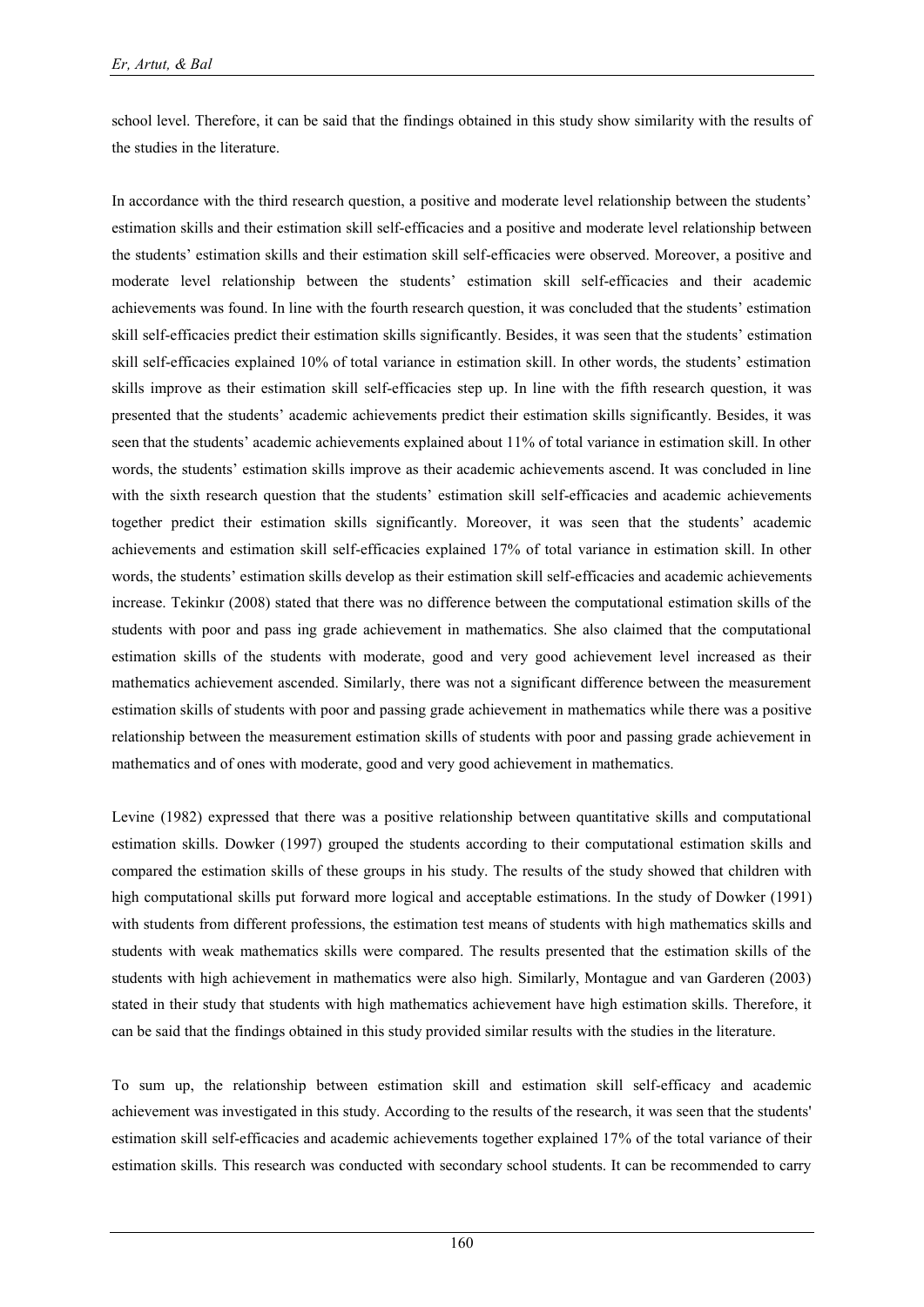out the same research with various sample groups (elementary school, high school, pre-service teachers). When the importance of estimation skill in terms of mathematics education is taken into consideration, more comprehensive studies can be conducted with other factors that are believed to be influencing this skill. In addition, qualitative research can be recommended to determine the reason for the low estimation skills of the students.

## **References**

- Aytekin C, & Uçar Z. T (2014). Investigation of Middle School Students' Estimation Ability with Fractions. *İlköğretim Online (electronic), 13*(2), 546 - 563.
- Bandura, A. (1986). *Social foundations of thought and action.* Englewood Cliffs, NJ, 1986(23-28).
- Baroody, A. J., & Gatzke, M. R. (1991). The Estimation of Set Size by Potentially Gifted Kindergarten-Age Children. *Journal for Research in Mathematics Education*, *22*(1), 59–68.<https://doi.org/10.2307/749554>
- Bobis, J. (1991). Öğretimin hesaplamalı tahmin stratejilerinin gelişimine etkisi. *Matematik Eğitimi Araştırma Dergisi, 3* , 17-29.
- Boz, B. & Bulut, S. (2012). Yedinci Sınıfların Hesaplamalı Tahmin Stratejileri ile ilgili Bir Örnek Olay Çalışması. *İlköğretim Online, 11*(4), 979-994. Retrieved from https://dergipark.org.tr/tr/pub/ilkonline/issue/8587/106700
- Büyüköztürk, Ş., Çakmak, E. K., Akgün, Ö. E., Karadeniz, Ş., & Demirel, F. (2016). *Bilimsel araştırma yöntemleri (2. Basım). Ankara:* Pegem Akademi.
- Can, A. (2013). *SPSS ile nicel veri analizi.* Ankara: Pegem A Yayıncılık.
- Çilingir, D. & Türnüklü, E. B. (2009). İlköğretim 6-8. Sınıf Öğrencilerinin Matematiksel Tahmin Becerileri Ve Tahmin Stratejileri. *İlköğretim Online, 8*(3), 637-650. Retrievedfrom <https://dergipark.org.tr/tr/pub/ilkonline/issue/8597/106985>
- Cohen, L., Manion, L., & Morrison, K. (2000). *Research methods in education*. London: Routledge Falmer.
- Çokluk. Ö., Şekercioğlu. G. ve Büyüköztürk. Ş. (2012). *Sosyal bilimler için çok değişkenli istatistik: SPSS ve LISREL uygulamaları.* Ankara: Pegem Akademi.
- Crites, T. (1992). Skilled and less-skilled estimators" strategies for estimating discrete quantities. *The Elementary School Journal, 92,* 601–615.
- Dowker, A. (1991). *Mathematicians' estimation strategies: Some cognitive implications*. Manuscript available from author, Experimental Psychology, University of Oxford, England.
- Dowker, A. (1997). Young Children's Addition Estimates. *Mathematical Cognition, 3* (2), 140-153. <https://doi.org/10.1080/135467997387452>
- Er, Z. Artut, P. Bal, A. (2021, Mayıs). Developing the Self-Efficacy Scale for Estimation Skills: Validity and Reliability. *Uluslararasi Çevrimiçi Konferansi Fen Bilgisi Mayis 26-29 İstanbul / Türkiye* (s. 35).
- Er, Z., & Artut, P. D. (2021). Determination of measurement estimation abilities of secondary school students. *International Journal of Research in Education and Science (IJRES), 7*(4), 1090-1103. <https://doi.org/10.46328/ijres.2337>
- Hanson, S. A. ve Hogan, T. P. (2000). Computational estimation skills of college students. *Journal for Research in Mathematics Education, 31*(4), 483-499.<https://doi.org/10.2307/749654>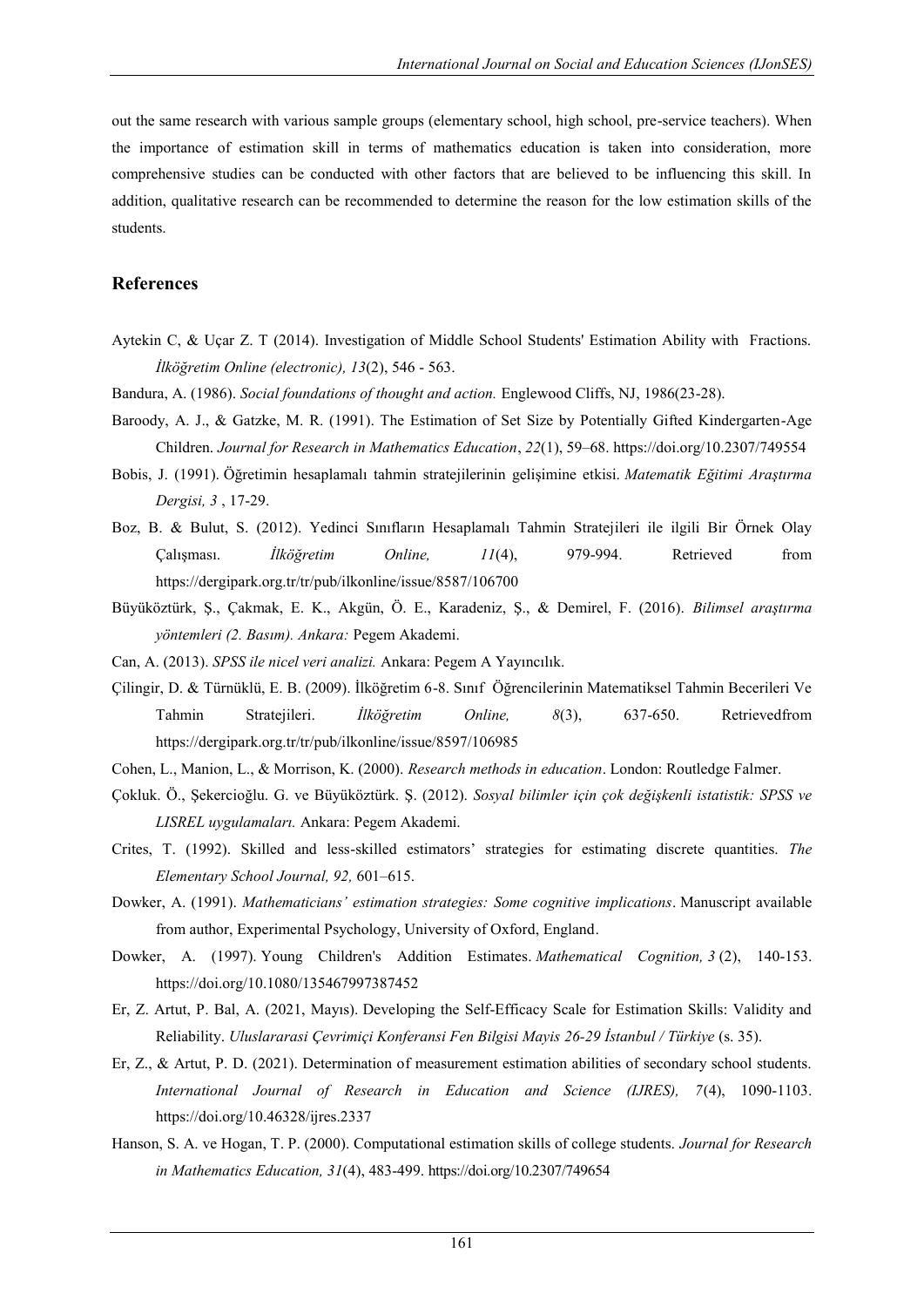Karasar, N. (1995). *Bilimsel araştirma yöntemi: Kavramlar, ilkeler, teknikler.* Ankara: Anı Yayıncılık.

- Köse, E. (2010). *Bilimsel araştırma modelleri.* Bilimsel araştırma yöntemleri içinde, 97-120.
- LeFevre, J.-A., Greenham, S. L. ve Waheed, N. (1993). The development of procedural and conceptual knowledge in computational estimation*. Cognition and Instruction, 11(2),* 95-132.
- Luwel, K., Verschaffel, L. Estimation of "real" numerosities in elementary school children. *Eur J Psychol Educ* 23, 319 (2008)[. https://doi.org/10.1007/BF03173002](https://doi.org/10.1007/BF03173002)
- Milli Eğitim Bakanlığı (MEB). (2016). *İlköğretim matematik dersi (1.-5. sınıflar) öğretim programı*. Retrieved from [http://ttkb.meb.gov.tr](http://ttkb.meb.gov.tr/)
- Montague, M., & van Garderen, D. (2003). A Cross-Sectional Study of Mathematics Achievement, Estimation Skills, and Academic Self-Perception in Students of Varying Ability. *Journal of Learning Disabilities, 36*(5), 437–448.<https://doi.org/10.1177/00222194030360050501>
- Multon, K. D., Brown, S. D., & Lent, R. W. (1991). Relation of self-efficacy beliefs to academic outcomes: A meta-analytic investigation. *Journal of Counseling Psychology, 38*(1), 30– 38. [https://doi.org/10.1037/0022-0167.38.1.30](https://psycnet.apa.org/doi/10.1037/0022-0167.38.1.30)
- Munakata, M. (2002). *Relationships Among Estimation Ability, Attitudes Toward Estimation, Category Width And Gender in Students of Grades 5- 11.* Unpublished doctoral dissertations, Columbia University
- [NCTM \(](https://www.sciencedirect.com/science/article/pii/S0885200604000134?casa_token=v0VBIHr17awAAAAA:Ejp4DU_GH9EtpkQpJ-LC4wwEPYKuDFpLR0ptq0x2h2WQUbSXOqbZ13S_ibLUnvCPQVSdnbRB5g#bBIB16)Ulusal Matematik Öğretmenleri Konseyi). (2000). *Okul matematiği için ilkeler ve standartlar* . Reston, VA: Ulusal Matematik Öğretmenleri Konseyi
- Pajares, F. (1996). Self-Efficacy Beliefs in Academic Settings. *Review of Educational Research, 66*(4), 543– 578.<https://doi.org/10.3102/00346543066004543>
- Pajares, F., & Schunk, D. (2005). *Self-efficacy and self-concept beliefs*. New Frontiers for Self-Research, March H. Craven R, McInerney D (eds.). Greenwich, CT: IAP.
- Pilten, P. & Yener, D. (2013). İlköğretim 1. Kademe Öğrencilerinin Matematiksel Örüntüleri Analiz Etme Ve Tahminde Bulunma Becerilerinin Değerlendirilmesi. *Sakarya Üniversitesi Eğitim Fakültesi Dergisi,* (18), 62-78 . Retrieved from<https://dergipark.org.tr/tr/pub/sakaefd/issue/11214/133929>
- Reys, R. E. (1986). Evaluating computational estimation. *Estimation and mental computation*, 225-238.
- Reys, R. E., & Bestgen, B. J. (1981). Teaching and assessing computational estimation skills. *The Elementary School Journal*, *82*(2), 117-127.
- Şeker, S. S. (2017). Müzik Eğitimi Bölümü Öğretmen Adaylarının Akademik Güdülenme Ve Akademik Öz-Yeterlik Düzeylerinin İncelenmesi. *Abant İzzet Baysal Üniversitesi Eğitim Fakültesi Dergisi, 17*(3), 1465-1484. DOI: 10.17240/aibuefd.2017.17.31178-338840
- Star, J.R., Rittle-Johnson, B., Lynch, K. *et al.* (2009). The role of prior knowledge in the development of strategy flexibility: the case of computational estimation. *ZDM Mathematics Education, 41*, 569–579. <https://doi.org/10.1007/s11858-009-0181-9>
- Tavşancıl, E. (2002). *Tutumların ölçülmesi ve SPSS ile veri analizi.* Nobel Yayıncılık, Ankara.
- Tekinkır, D. (2008). *İlköğretim 6-8. sınıf öğrencilerinin matematik alanındaki tahmin stratejilerini belirleme ve tahmin becerisi ile matematik başarısı arasındaki ilişki* (Doctoral dissertation, DEÜ Eğitim Bilimleri Enstitüsü).
- Valentine, J. C., DuBois, D. L., & Cooper, H. (2004). The relation between self-beliefs and academic achievement: A meta-analytic review. *Educational Psychologist, 39*(2), 111–